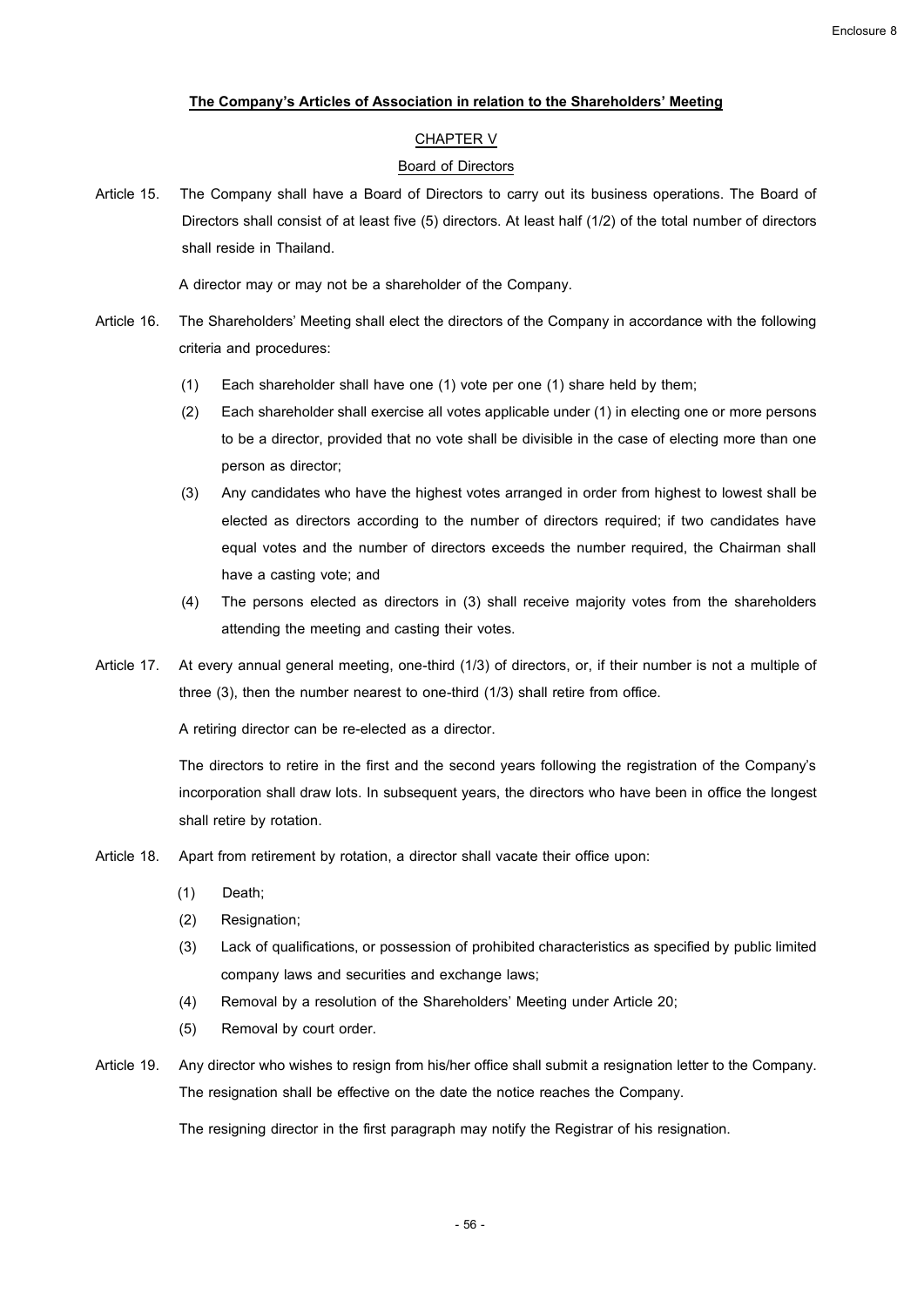- Article 20. The shareholders' meeting may resolve to remove any director from office before the expiration of their term of office by rotation with a vote of not less than three-quarters (3/4) of the shareholders attending the meeting and entitled to vote, and representing an aggregate number of not less than one-half (1/2) of the shares held by the shareholders attending the meeting and entitled to vote.
- Article 21. In the case of a vacancy on the Board of Directors (other than due to a retirement by rotation), the Board of Directors shall elect a person who is qualified and does not possess prohibited characteristics prescribed as by public limited company laws and the securities and exchange laws to fill the vacancy at the next Board of Directors' meeting except in the case that the remaining term of the former director is less than two (2) months. The replacement director shall remain in office only for the remaining period for which the former director was entitled to.

The resolution of the Board of Directors under the above paragraph shall be supported by the votes of three-quarters (3/4) of the remaining directors.

Article 22. The directors shall be entitled to receive remuneration from the Company by means of awards, meeting allowances, pensions, bonuses or any other benefits as approved by the Shareholders' Meeting by a vote of not less than two-thirds (2/3) of the total votes of the shareholders attending the meeting. The directors' remuneration may be a fixed sum or subject to any conditions from time to time or for a specified time until a Shareholders' Meeting comes to a resolution to make a change thereto. The Directors shall also have the right to receive allowances and fringe benefits in accordance with the Company's rules.

> The provision in the first paragraph shall not prejudice the rights of the directors appointed from staff or employees of the Company to receive remunerations and benefits in respect of their entitlement to receive remuneration and benefits as staff or employees of the Company.

Article 27. A director shall not operate a business of the same nature or operate a business that is in competition with the Company or become a partner in an ordinary partnership or an unlimited partner in a limited partnership or a director in any private limited company or public limited company which operates a business of the same nature or that is in competition with the business of the Company, whether for their own or for the benefit of other persons, unless they have already notified this matter to the Shareholders' Meeting before approval of a resolution for their appointment.

#### CHPATER VI

# Shareholders' Meeting

Article 31. The Board of Directors shall arrange for an Annual General Meeting to be held within four (4) months from the date of the end of the Company's accounting year.

> Any other Shareholders' Meeting shall be called to as an "Extraordinary General Meeting". The Board of Directors may call the Extraordinary General Meeting of shareholders any time as it deems appropriate.

> One (1) shareholder or more shareholders holding not less than ten (10) percent of the total number of shares sold may request the Board of Directors in writing to convene an Extraordinary General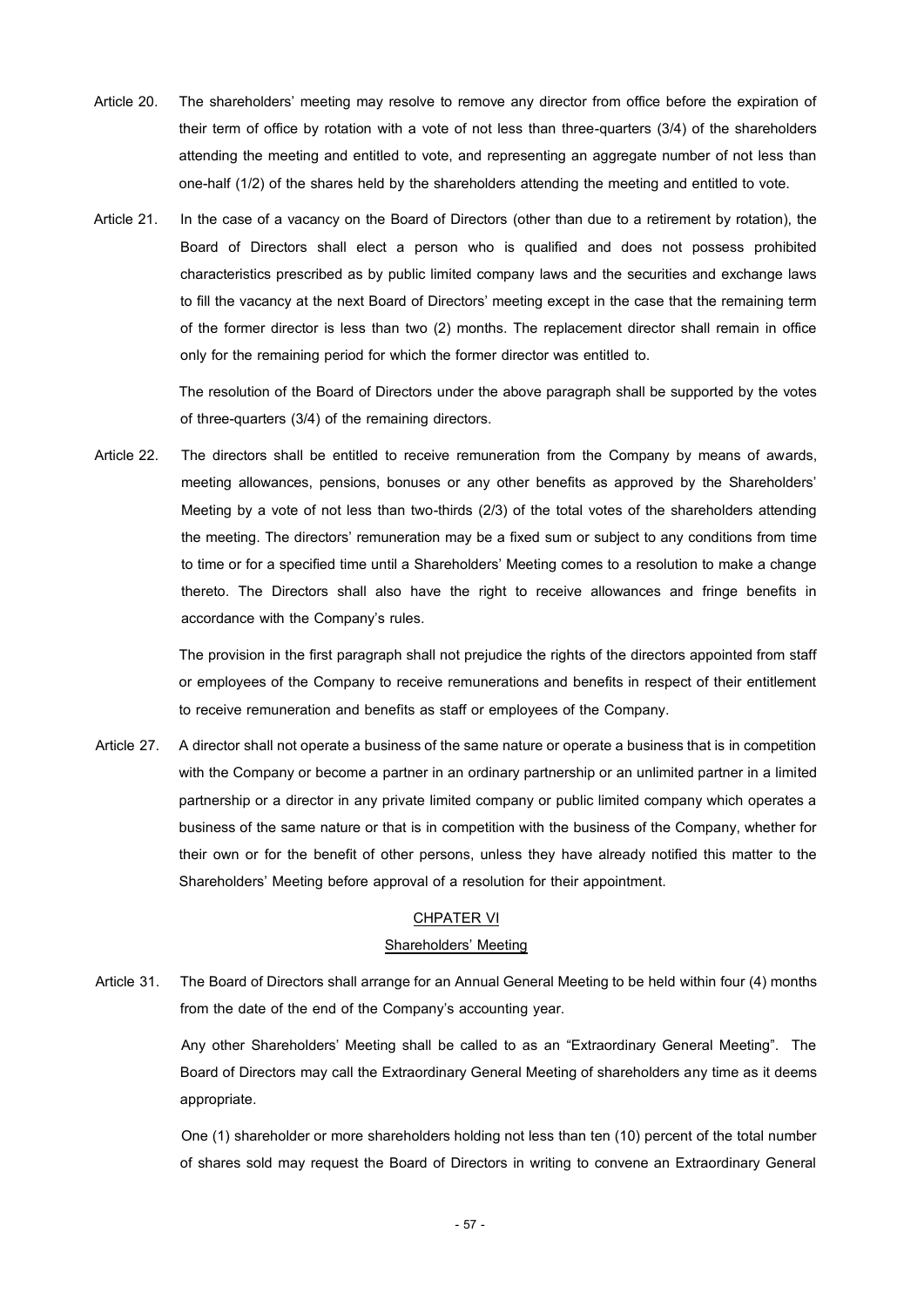Meeting at any time, in which case they shall specify the reasons for such request in the notice. In such case, the Board of Directors must hold a meeting of shareholders within forty-five (45) days from the date of receipt of the notice.

In the case that the Board of Directors does not hold such meeting within forty-five (45) days from the date of the receipt of the shareholders' notice, the shareholders who have submitted the request or other shareholders holding an aggregate number of shares as prescribed may convene the meeting themselves within forty-five (45) days from the date that the period of forty-five (45) days during which the Board of Directors should have held the meeting has lapsed. In this case, it shall be deemed that the Shareholders' Meeting is a meeting called by the Board of Directors. The Company shall be responsible for all necessary expenses incurred from the holding of the meeting and reasonable facilitation thereof.

In the case that the quorum of the Shareholders' Meeting convened as requested by shareholders according to paragraph four cannot be formed as required in Article 33, the shareholders referred to in paragraph four shall be jointly responsible for any expenses incurred from the convening of such meeting to the Company.

The Shareholders' Meeting referred to in paragraphs one and two can be held via an electronic platform. The e-meeting shall be held in accordance with the criteria and procedures stipulated under the law and in accordance with the standards of the security of an e-meeting stipulated under the law.

Article 32. In calling a Shareholders' Meeting, the Board of Directors shall prepare a written notice of the meeting. The notice shall state the place, date, time and agenda of the meeting and each matter to be considered in the meeting in reasonable detail by clearly indicating whether it is a matter proposed for information, for approval or for consideration, as the case may be, including the related opinions of the Board of Directors. The notice of the meeting shall be delivered to the shareholders and the Registrar at least seven (7) days prior to the date of the meeting. The notice of the meeting shall also be published in a newspaper for three (3) consecutive days, not less than three (3) days prior to the meeting date. If the Shareholders' Meeting will be held via an electronic platform, the notice and the documents may be delivered by electronic mail which has to be sent and advertised within the time period specified in this paragraph and the Board of Directors must keep a copy of such notice and related documents as evidence, which may be kept in electronic data format.

> The place of the meeting can be held at the province where the Company's headquarters are located or any other place as specified by the Board of Directors.

Article 33. In a Shareholders' Meeting, a quorum shall be constituted by not less than twenty-five (25) shareholders present in person and by proxy (if any) or not less than half (1/2) of all shareholders representing an aggregate number of not less than one-third (1/3) of the total number of shares sold. If within one (1) hour from the time fixed for the Shareholders' Meeting the required quorum in

paragraph one is not constituted, if the meeting was called at the request of the shareholders, the meeting shall be dissolved. If such meeting was not called at the shareholders' request, another